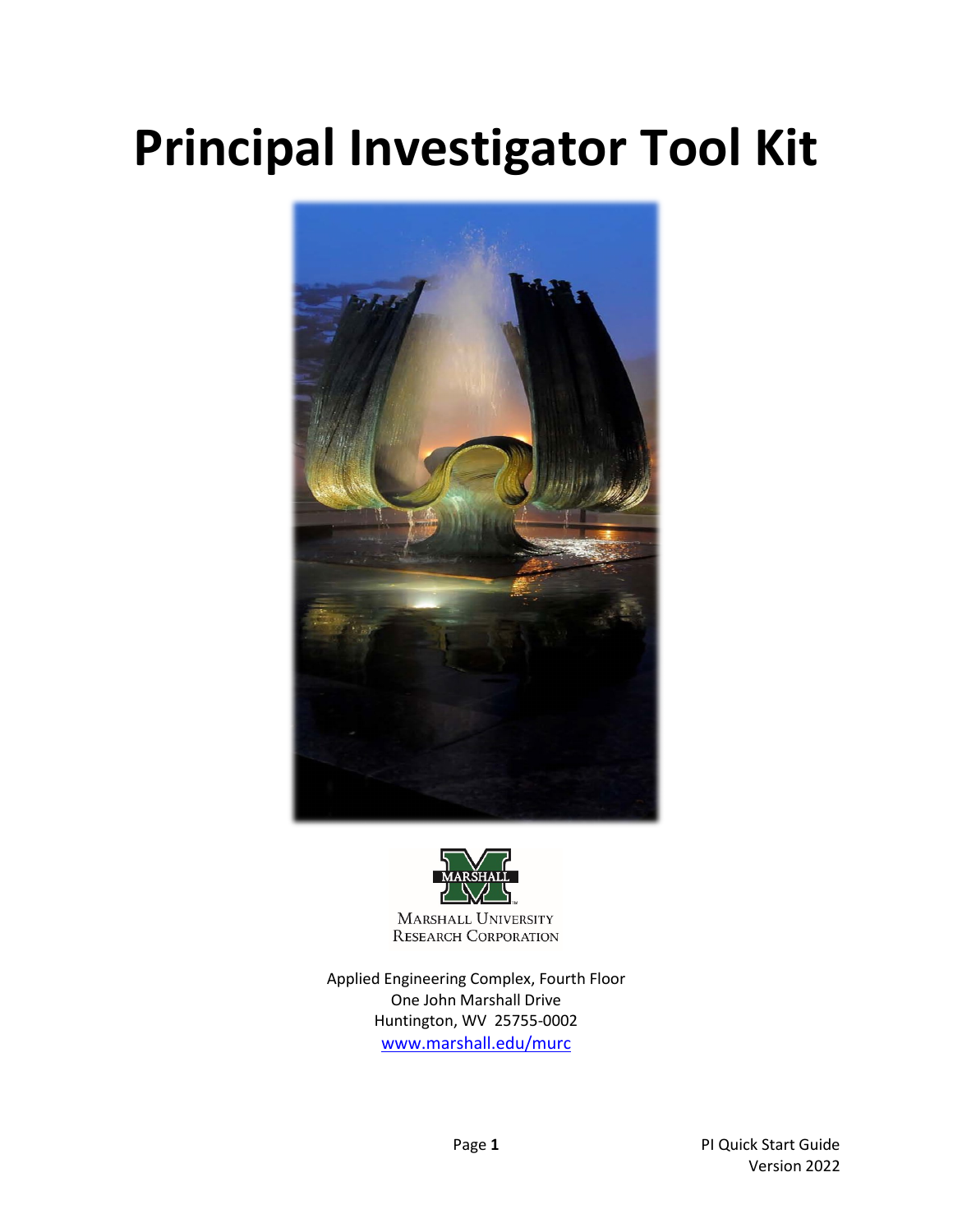# **Table of Contents**

### **[MURC Contact Directory](https://www.marshall.edu/murc/staff/)**

| 1. Getting Started                              |
|-------------------------------------------------|
|                                                 |
|                                                 |
|                                                 |
| 2. Proposal Preparation                         |
|                                                 |
|                                                 |
|                                                 |
|                                                 |
| <b>4. Institutional Approval and Clearances</b> |
|                                                 |
|                                                 |
|                                                 |
| <b>5. Proposal Submission</b>                   |
|                                                 |
|                                                 |
|                                                 |
|                                                 |
| <b>6. Post Award</b>                            |
|                                                 |
| 6.2. Account Management and Support10           |
|                                                 |
|                                                 |
|                                                 |
|                                                 |
|                                                 |
|                                                 |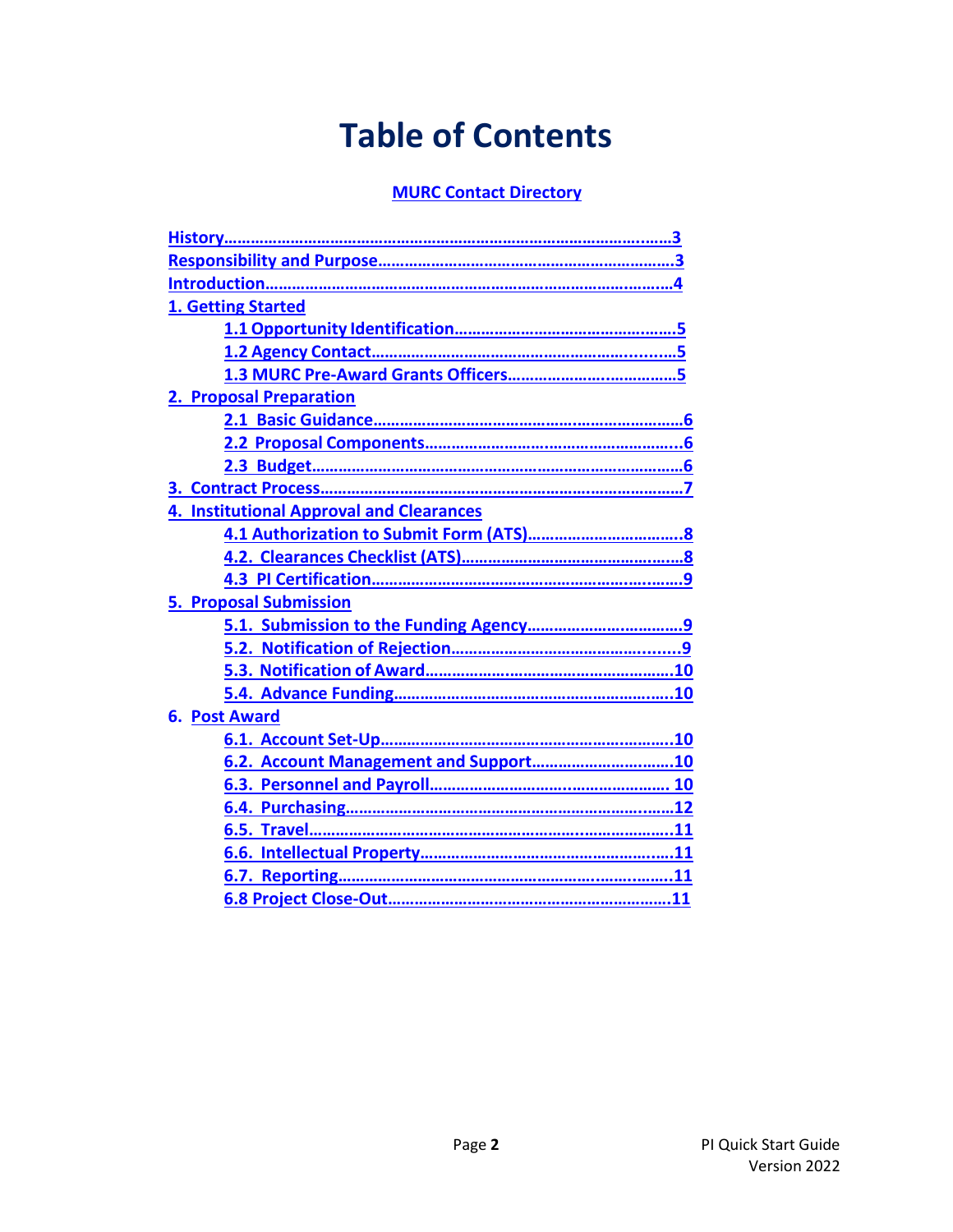### <span id="page-2-0"></span>**History**

The Marshall University Research Corporation (MURC) was incorporated as a 501c3 non-profit and legislatively enabled in 1987. MURC works under an affiliation agreement with the university and is **the only entity** authorized to enter into research contracts on behalf of the university. MURC has an independent board of directors, chaired by the University president.

### <span id="page-2-1"></span>**Responsibility and Purpose**

Marshall University Research Corporation (MURC) is charged to serve as fiscal agent for sponsored projects conducted by faculty, staff and students of Marshall University. All external funding is accepted by MURC *on behalf of* Marshall University for fiscal management. MURC is also responsible to:

- Facilitate the growth of the research enterprise at Marshall
- Serve as fiscal agent for the university:
	- $\circ$  Apply for, receive and distribute grants/contract on behalf of Marshall University
	- o Distribute Facilities & Administrative costs (F & A) back to the university
	- o Ensure compliance for federal, state, and institutional regulations
	- o Ensure that the funding agency's fiscal requirements are fulfilled
	- $\circ$  Purchase, hold, lease, use, sell and dispose of real and personal property acquired by grant funds.
- Ensure research integrity:
	- o Oversee the university's Institutional Review Boards (IRBs) for human subject research
	- o Maintain the University's *Association for the Accreditation of Human Research Protection* (AAHRP) accreditation
	- o Oversee the *Institutional Animal Care and Use Committee* (IACUC)
	- o Oversee and manage any Conflict of Interest (COI)
	- o Oversee the University's biosafety program
- Manage the University's intellectual property:
	- o Provide evaluation, development, patenting, licensing, management and marketing services for inventions, processes, trademarks…copyrights or any other intellectual property developed by faculty, staff and students.
	- o Determine the application of the proceeds of the intellectual property.
	- o Utilize the university's intellectual property in technology transfer to promote economic development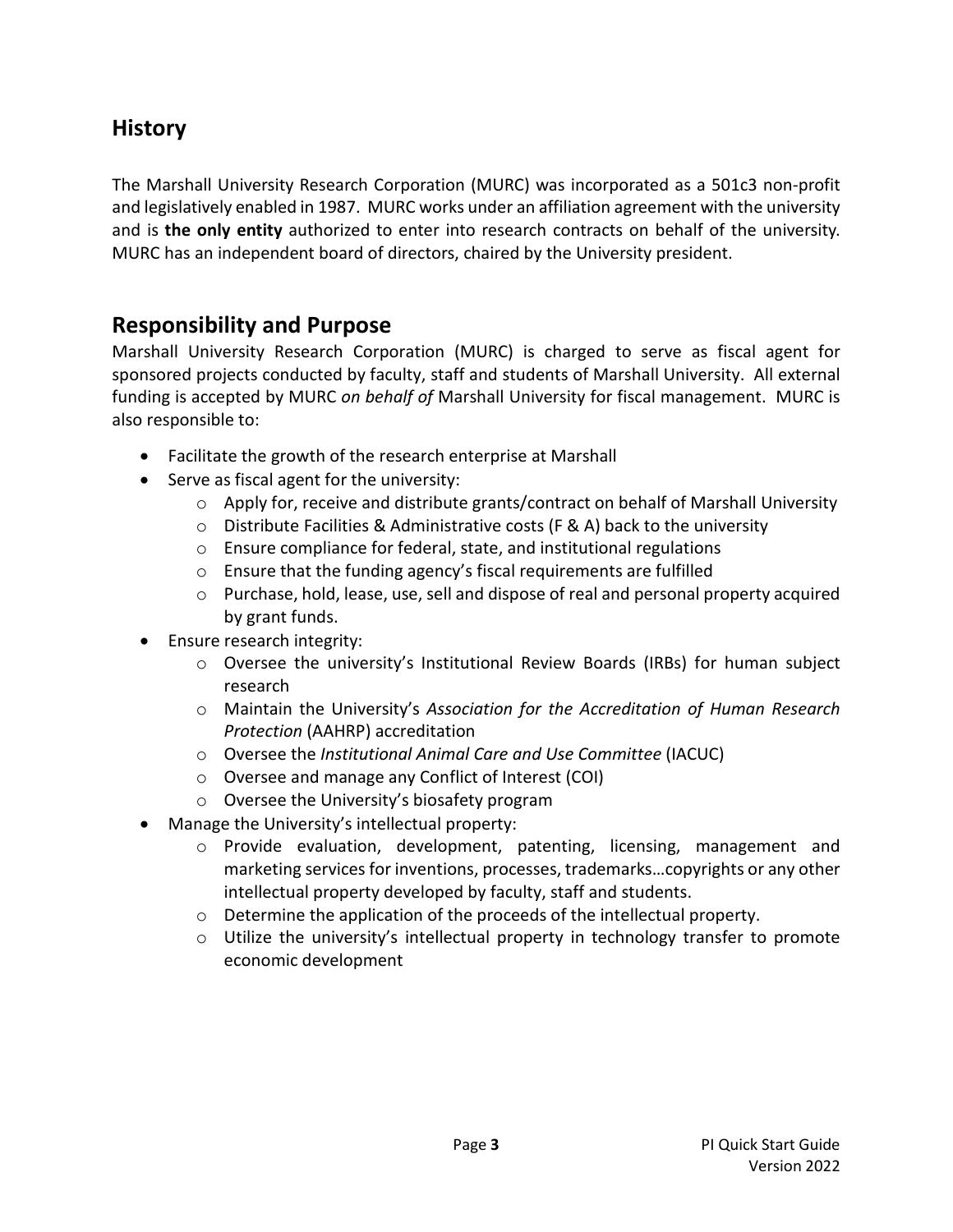### <span id="page-3-0"></span>**Introduction**

The *Principal Investigator's Tool Kit* has been designed as a resource to help the researchers navigate the process involved with external funding at Marshall University. The *Tool Kit* is intended to be used as source of information for MU researchers and contains links to various university policies and contacts; however, if you have questions or cannot find the resource you need as related to sponsored programs, please feel free to contact us.

We look forward to working with you!

#### **Marshall University Research Corporation**

Arthur Weisberg Applied Engineering Complex, Fourth Floor One John Marshall Drive, Huntington, WV 25755-0002 [www.marshall.edu/murc](http://www.marshall.edu/murc) 

**EVERY grant and contract is a legal agreement between the sponsor/funding agency and the Marshall University Research Corporation, acting on behalf of Marshall University. The agreement stipulates that the Principal Investigator will perform the work described in the Statement of Work for the stipulated budget in compliance with relevant terms and conditions.**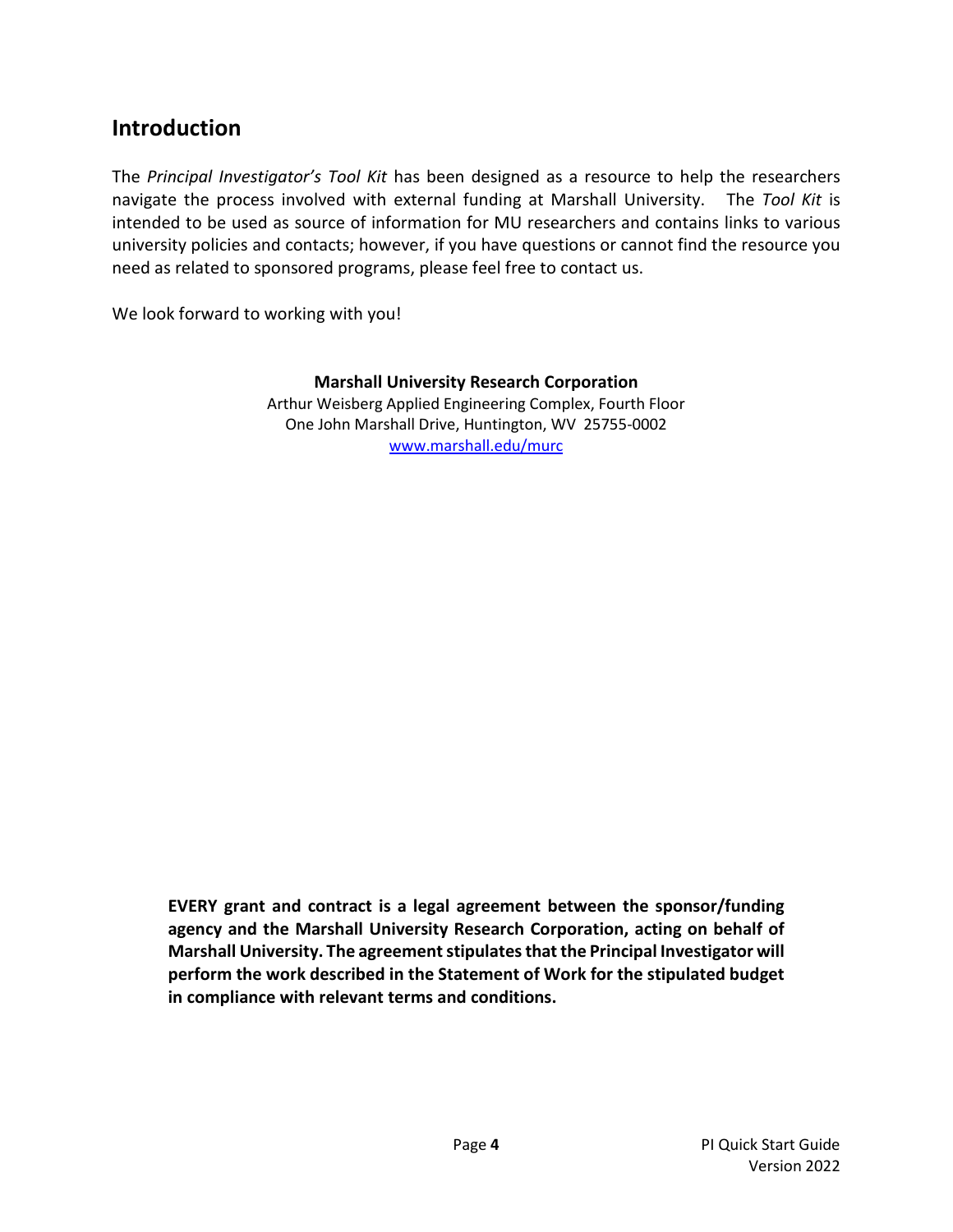# **1. GETTING STARTED**

### <span id="page-4-0"></span>**1.1 Opportunity Identification**

#### **Finding an Agency:**

Several ways to locate possible external funding agencies are as follows:

| <b>Agency Websites</b>  | <b>Federal Government</b>    |
|-------------------------|------------------------------|
| <b>MURC</b> listserve   | Industry or Local Businesses |
| <b>Proposal Central</b> | <b>Grant Forward</b>         |

#### **Look for:**

Program mission/goals: *Is my project a good fit*? Eligibility Requirements Funding amounts Deadline: *Is there enough time?*

- <span id="page-4-1"></span>**1.2 Agency Contact:** Most (not all) funding agencies encourage you to contact them to discuss your proposal with them before you submit in order to determine whether or not your project fits the mission of the agency. If your project does not fit that agency's parameters, it is possible the program officer could suggest some funding alternatives.
- <span id="page-4-2"></span>**1.3 Assignment of MURC Pre-Award Grants Officer:** Contact your assigned MURC Pre-Award Grants officer with your intent to apply as soon as possible – don't know who you are assigned to? No worries, email the team at [murcpreaward@marshall.edu](mailto:murcpreaward@marshall.edu)
	- **Have the following information ready:** Link to solicitation/agency website Deadline information
	- **Your MURC Pre-Award Grants Officer will:** Review guidelines/solicitation to determine PI/institutional eligibility

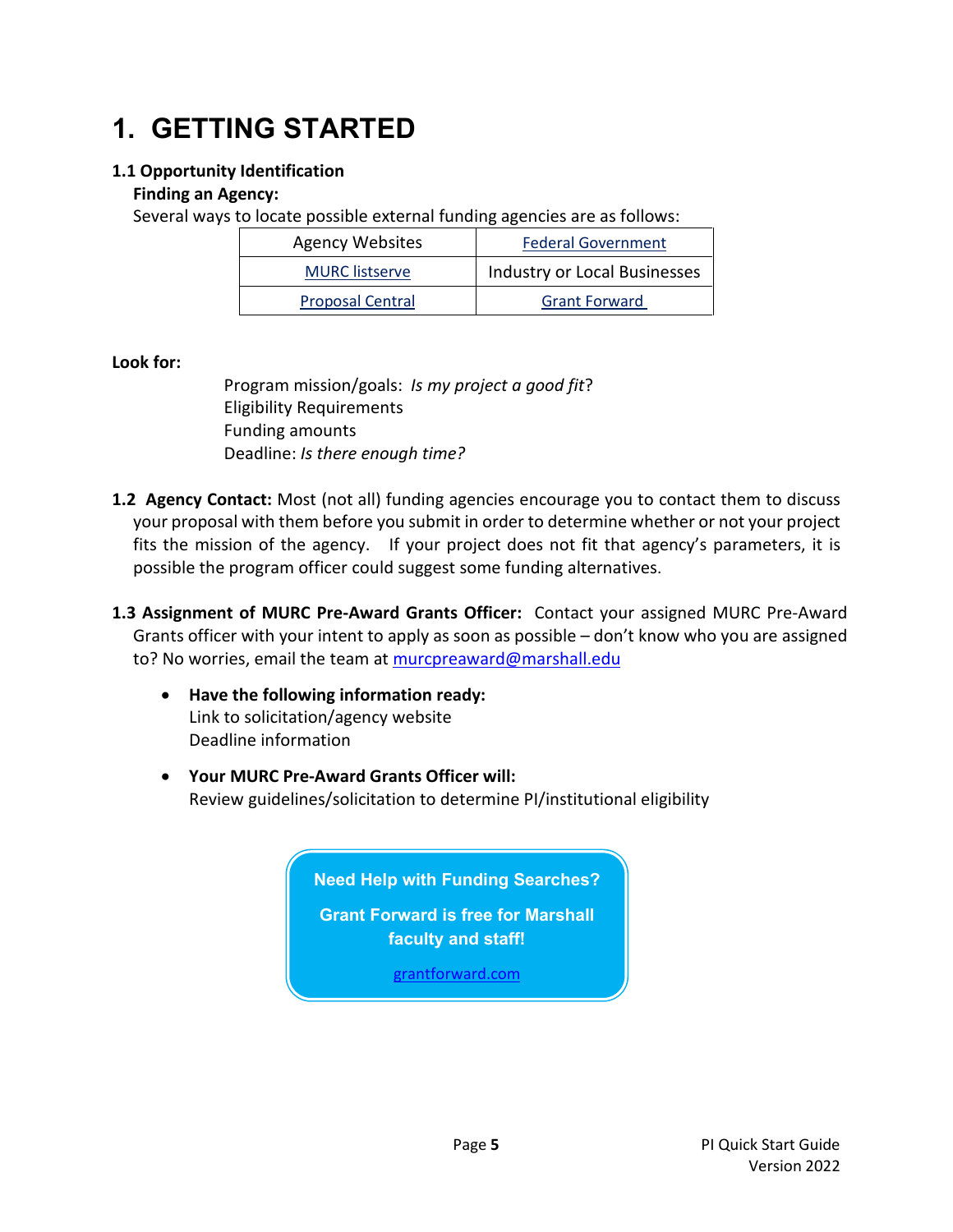# **2. PROPOSAL PREPARATION**

### <span id="page-5-0"></span>**2.1 Basic Guidance:**

You are ultimately responsible for proposal content. You must read the proposal instructions thoroughly. Funding agencies have prescribed formats (*i.e.* font, page limits, etc.) and failure to comply with the agency's format requirements will result in a proposal rejection without review. Your MURC Pre-Award Grants Officer will help you navigate the proposal guidelines; however, the PI always bears final responsibility for proposal content and format.

<span id="page-5-1"></span>**2.2 Proposal Components:** Most proposals contain the following components:

• **Abstract:** Brief overview of the entire project and is usually the first thing the reviewer reads (and scores). Typically, there are two types required**:**

**Technical:** generally written to the reviewers **Layperson:** written for a non-expert in your field

• **Research Plan:** This is the *main body* of your proposal, usually consisting of: **Preliminary Studies/Needs Assessment:** *Why:* Urgency and heed to solve the problem.

> **Goals/Objectives:** *What*: Plan to solve problem with measurement indicator and performance standard. **Be realistic, not overly ambitious**

**Implementation:** *How* you plan to solve the problem

**Evaluation:** *Anticipated Results:* Measurement of the project (test scores, attendance rates, surveys, opinions, etc. Publication/result dissemination plan

- **PI Information (biosketch):** This is to show reviewers that you *have what it takes* to complete the work**.** Many agencies follow the NIH Biosketch Format. The form and an example biosketch are located on the [NIH Forms Page](http://grants.nih.gov/grants/funding/424/index.htm#format)**.**
- **Support Letters:** Include statements of how others intend to support your work. These can be from collaborators, chair, dean, and other partners.
- Management Plan: This describes who is responsible for what and when.
- **Facilities and Other Resources:** This is a description and listing of the resources readily available to you to complete the proposed work (institutional information, laboratory, equipment, etc.)
- **Other Research information:**

**Animals:** All training (federal and institutional) must be completed. For further info: [Animal Resources](https://jcesom.marshall.edu/research/office-of-research-and-graduate-education/core-facilities/animal-resources/) 

**Human Subjects:** All training (federal and institutional) must be completed. For further info: [Institutional Review Board \(IRB\)](http://www.marshall.edu/research/ori)

**Budget and Budget Justification** (see below)

### <span id="page-5-2"></span>**2.3 Budget:**

Develop a budget consistent with the agency guidelines. Your assigned Grants Officer will assist you with this. The budget *must be reviewed and approved* by your MURC Grants Officer prior to submission.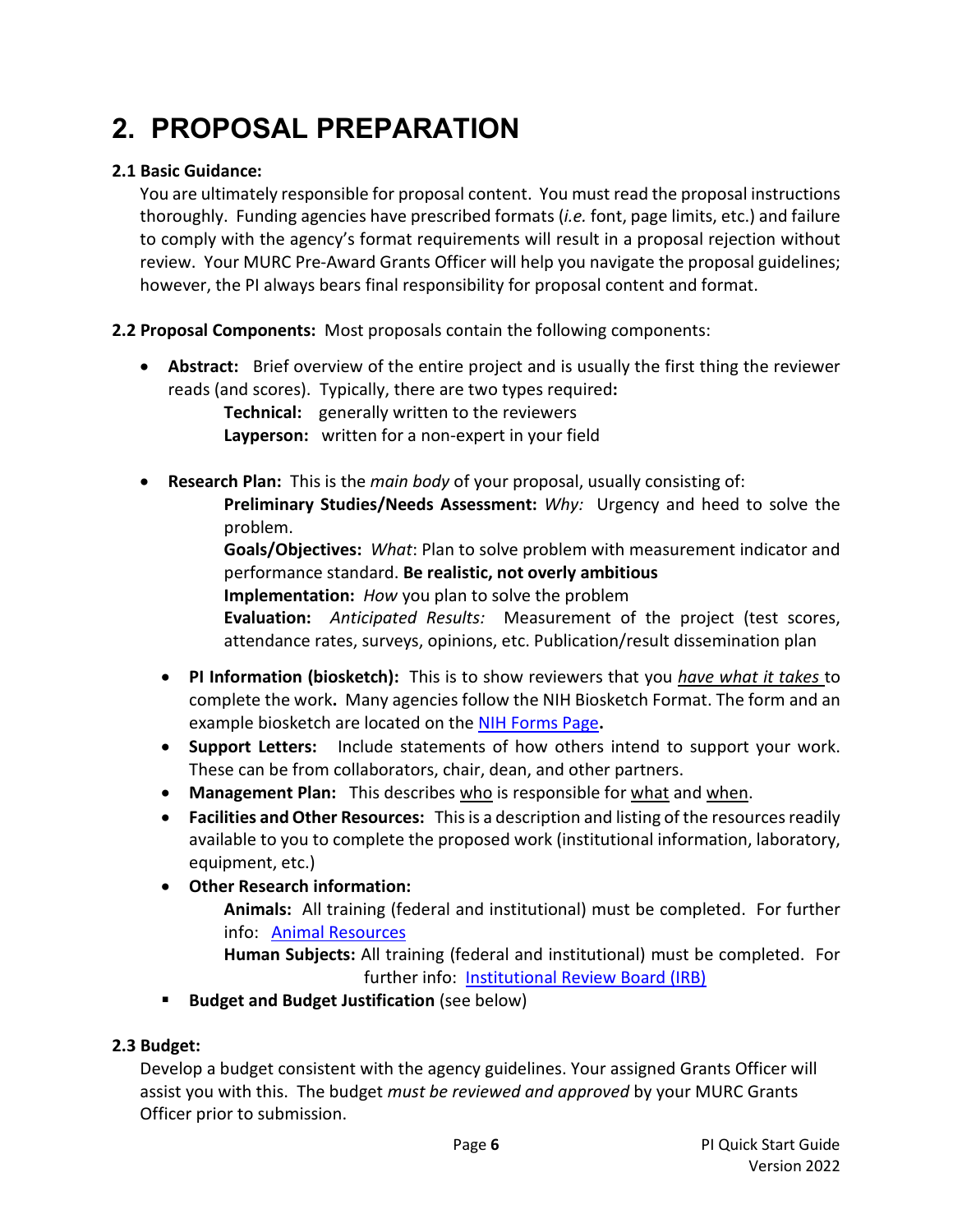Budget items may include:

- **Personnel:** *This should include, name, percent of effort, amount requested, and project role; release time must be coordinated with college dean prior to submission*
- **Fringe benefits change every fiscal year**, for the most updated rates, contact your pre-award officer and ask for the institutional data sheet, or visit: <https://www.marshall.edu/murc/policies-procedures-and-guidelines/>
- **Travel:** *must be: allowed by the agency, follow current university & MURC travel policies, use current GSA rates: [www.gsa.gov](http://www.gsa.gov/)*
- **Supplies:** *These are items valued at less than \$5,000. The researcher must demonstrate that listed supplies are necessary for the completion of the proposed project. General office supplies are typically not allowed as direct costs*
- **Equipment:** *items valued at \$5,000 with a useful life of more than one year*
- **Contractual:** consultants, evaluators, contracts for service and subawards/subcontracts
- **Other costs:** *postage, printing, meeting costs outside of travel, etc.*
- <span id="page-6-0"></span>• **Cost sharing/Matching:** *Include only when explicitly required by the agency.*

**Facilities & Administrative (F & A):** Costs that are incurred by a grantee for Facilities and Administration (F&A) Rates. The direct costs of a research project reflect only a portion of what it actually costs the university to carry out your project. Indirect, or Facilities and Administration (F&A), rates are not a tax or a fee. They are an allowed, rigorously audited provision for the university to recapture the costs of conducting, administering, and facilitating grant and contract activity.

These F&A rates are established by a rigorously documented, zero-based process approved by the U.S. Department of Health and Human Services. In some cases, F&A rates are limited by sponsors, but may be negotiable. All grants and contracts must include the appropriate sponsor-allowed F&A rate in addition to the direct costs.

**Under no circumstances should the PI enter into discussions with a sponsor over F&A rates or waivers. In cases where the agency sponsor communicates F&A costs below the university's federally approved rate but cannot provide a policy or regulation as a defense for such limitation, MURC may negotiate a rate acceptable to both parties.** 

### **3. CONTRACT PROCESS**

The contract/subaward process at Marshall begins with your Pre-Award Grants Officer. You will be responsible for providing the following:

> *Budget Statement of Work Agency contact information*

MURC will then negotiate the specific terms and conditions of the contract. The MURC Authorization to Submit (ATS) form (see next section) must be completed by the PI.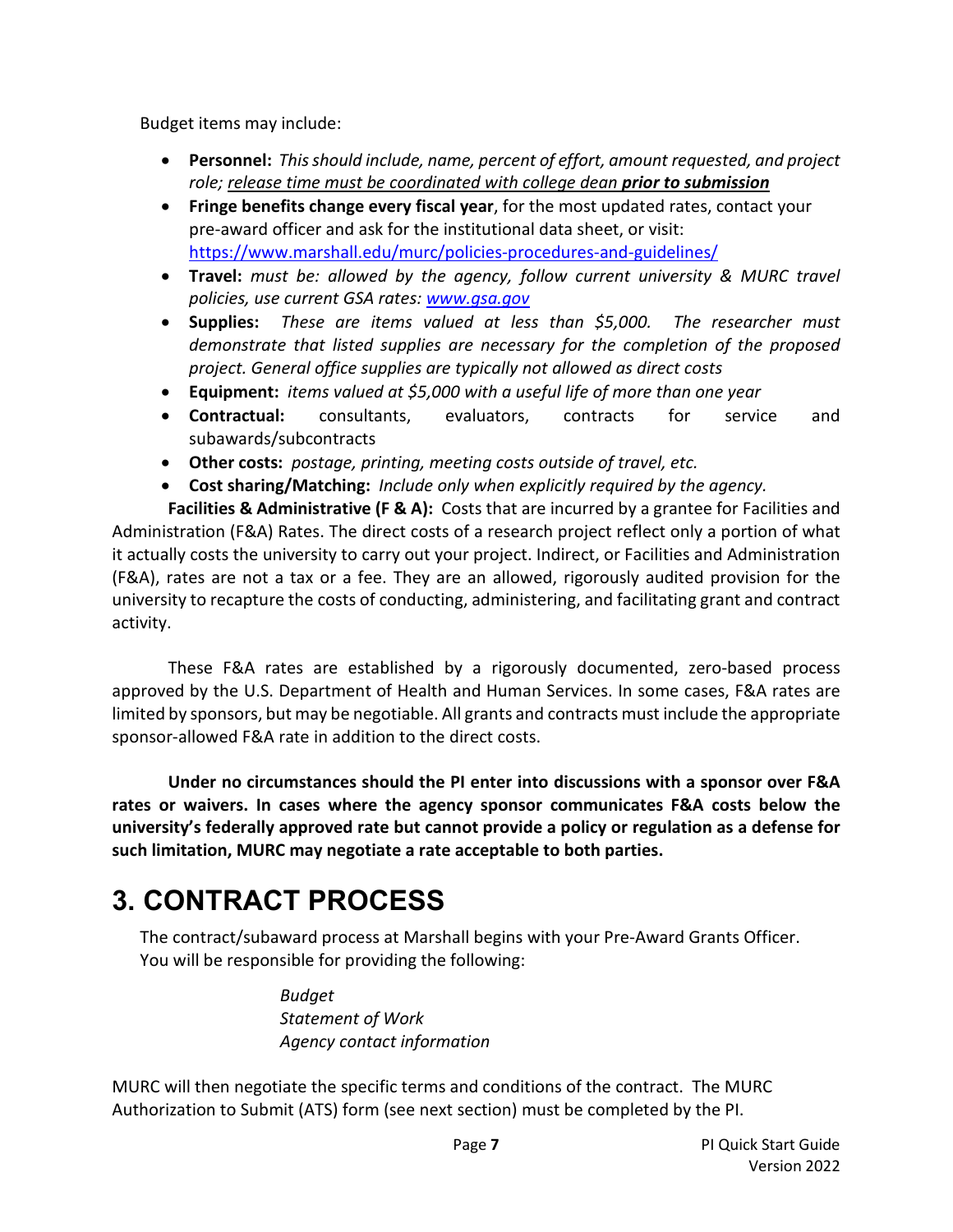Once the contract has been successfully negotiated by MURC Pre-Award and the agency, the PI will be notified.

### **4. INSTITUTIONAL APPROVAL AND CLEARANCES**

### **Securing Approvals**

**MU** requires institutional approval for financial commitments before your *proposal can be submitted. These commitments include: cash, facility use, cost-sharing, and* faculty release time. **Your proposal cannot be submitted until institutional approval is acquired.**

- <span id="page-7-0"></span>**4.1 [Authorization to Submit](http://www.marshall.edu/murc/files/Authorization_To_Submit.pdf) (ATS) Form** (Official institutional internal routing form) Required signatures are:
	- Principal Investigator (PI)
	- Co-Principal Investigator(s) (if applicable)
	- Primary Administrative Contact for department/college
	- Department/Program chair(s)
	- Dean(s)
	- Provost/Senior Vice President for Academic Affairs (if applicable)

### <span id="page-7-1"></span>**4.2 Clearances Checklist:**

Before the ATS form can be signed, the following must be addressed:

- **Animals\***
- **Biosafety***\** (rDNA, Infectious Agents, Blood borne pathogens)
- **Facility Needs:** *Does your project require additional*
- **Hazardous Materials\***
- **Human Subjects***\**
- **Match and Cost Sharing Requirements:** Provide a detailed description any proposed cost share. List account numbers and signature if university cash is included. If the agency does not require matching/cost share, **DO NOT INCLUDE IT IN YOUR PROPOSAL.**
- **National Science Foundation:** *Is the proposal to the National Science Foundation (NSF)?* New requirements related to [Responsible Conduct of Research Training](http://www.marshall.edu/murc/files/2013/07/Responsible-Conduct-of-Research-Training-Policy-MURC-003.pdf) have been established for all NSF awards.
- **PHS Funded:** All federally required training must be completed.
- **Radioactive Materials\***
- **Release Time:** Must be approved by the dean and consistent with university policy.
- **Significant Financial Interest Disclosure (SFID):**The PI and Key Research Personnel who contribute in a substantive way to the project must have a current [Significant Financial](http://www.marshall.edu/ori/files/SFID-Template.docx)  [Interest Disclosure \(SFID\) form](http://www.marshall.edu/ori/files/SFID-Template.docx) on file with the Office of Research Integrit[y. Individual](http://www.marshall.edu/ori/research-integrity/)  [Conflict of Interest in Research Policy.](http://www.marshall.edu/ori/research-integrity/)
- **Subawards or Subcontracts:** If your project contains a subaward or subcontract, please provide appropriate contact/budgetary information.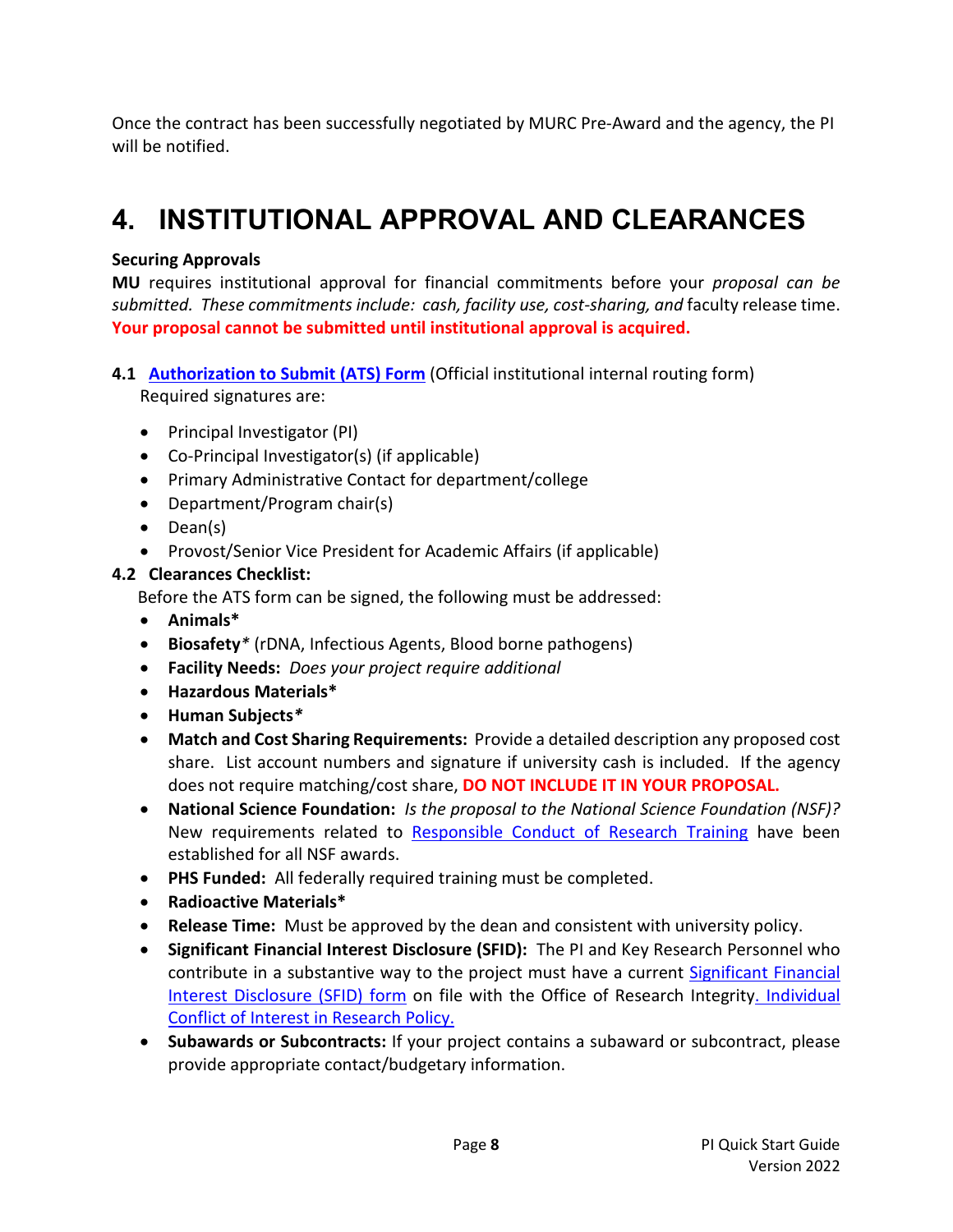- **Time and Effort Commitments:**The total commitments of time and must not exceed the threshold established by the Marshall University Board of Governors [Faculty](http://www.marshall.edu/board/files/Policies/MUBOG%20AA-40%20Compensation%20from%20Grants%20and%20Contracts.pdf)  [Compensation from Grants and Contracts Policy.](http://www.marshall.edu/board/files/Policies/MUBOG%20AA-40%20Compensation%20from%20Grants%20and%20Contracts.pdf)
- **Compensation:** Must be approved by the dean and consistent with federal and university policy
- **Graduate Assistants/Tuition Waivers:** New GA positions must have approval from the dean and/or tuition waiver included in the proposal (if allowed by the funding agency).

### **Your (PI) signature on the ATS Form certifies the following:**

- <span id="page-8-0"></span>• **The information submitted within this application is true, complete, and accurate to the best of my knowledge**
- **Any false, fictitious, or fraudulent statements or claims may subject me to administrative, civil, or criminal penalties.**
- **I am not delinquent in any Federal debt**
- **I am not presently debarred, suspended, proposed for debarment, declared ineligible or voluntarily excluded from current transaction by any federal department or agency**
- **I am not delinquent in submitting final project reports to sponsors for previous awards I have received**
- **I agree to accept responsibility for the scientific conduct of this project and to provide the required progress reports if a grant is awarded.**

#### **5. PROPOSAL SUBMISSION**

<span id="page-8-1"></span>**5.1 Submission to the Funding Agency:** A completed proposal can be submitted to the funding agency on when:

- Agency proposal guidelines have been followed
- Budget has been reviewed and approved by MURC
- A copy of the full proposal has been submitted to the Pre-Award Grants Officer for review
- Confirmation received of all required college, institute, or center reviews
- Dean approval on any variances (release time, FTE, new GA, etc.)
- Completed, signed and routed ATS form has been received by the Pre-Award Grants Officer.
- <span id="page-8-2"></span>**5.2 Notification of Rejection:** If your proposal is rejected the first time, you are in good company, as a good number of proposals are not funded the first time. Reviewers are never **correct** *and* reviewers are never **wrong**, so do not take it personally. Rather:
- Know the resubmission options with your funding agency
- Address the reviewers' comments thoroughly with relevant updates
- Contact the agency program officer to discuss your project (when appropriate)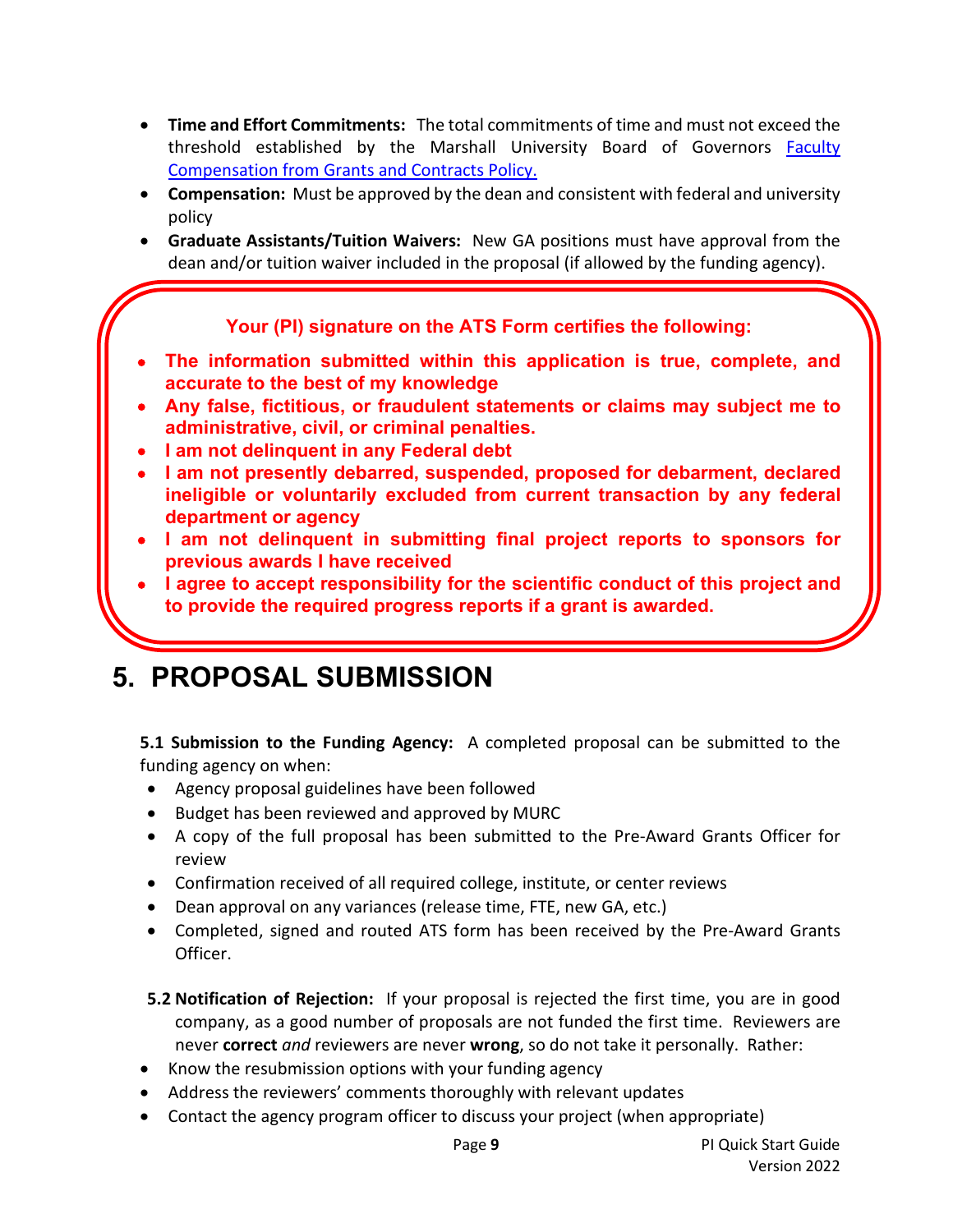- <span id="page-9-0"></span>**5.3 Notification of Award:** Once an award has been made, the Pre-Award Grants Officer will begin a review of the award terms and conditions. Once this review has been completed, the awarded budget finalized in a Banner-compliant format, and signatures obtained, the executed award will be sent to MURC Compliance for account set-up
- <span id="page-9-1"></span>**5.4 Advance Funding:** MURC acknowledges that there are instances in which it is necessary for the PI of an awarded grant or contract to begin performance before funds are fully released by the sponsor. In order to accommodate this situation MURC allows you to request advance funding for grant-related costs subject to the terms and conditions outlined in the **Advance Funding Request Policies** guide.

**The Vice President for Research/MURC Executive Director is the only person legally empowered to enter the Marshall University Research Corporation into a contract or agreement on behalf of Marshall University. Under no circumstances will a PI accept an award on behalf of the university or negotiate terms and conditions of an award and or contract on the behalf of the university**

# <span id="page-9-2"></span>**6. POST AWARD**

### **Compliance Officer Designation**

When the notice of award is received by the MURC Compliance Office, a MURC Post-Award Compliance Officer will be assigned to your particular award, based on your college, center or institute.

- <span id="page-9-3"></span>**6.1 Account Set-up:** Once your award account has been set up, your Post-Award Compliance Officer will send you an email notification containing:
	- Account number
	- Forms and instructions for Banner and Informational Reports access
	- Copy of the award
	- A list of responsibilities for MURC and the PI
- <span id="page-9-4"></span>**6.2 Account Management and Support:** Your assigned Post-Award Compliance Officer, along with the Financial Administration Office, helps you to ensure your project accounting (payroll, spending, invoicing) meets all federal, state, agency, and institutional guidelines.

### <span id="page-9-5"></span>**6.3 Personnel and Payroll:**

Employees funded by sponsored programs are supported through the MURC Human Resources/Payroll Office. Go here to view MURC'S [Human Resources Policies and Procedures](http://www.marshall.edu/murc/policies-procedures-and-guidelines/)

- Make sure to submit a **Personnel Action Requests (PAR)** as soon as is possible, for all employees that are working on the grant. Questions regarding salary employee onboarding go to Coria Kent. Hourly employee onboarding goes to Lisa Houdyschell or Tammy Brumbaugh.
- **MURC Payroll Office:** Questions regarding PARs, timesheets or paychecks that are issued through MURC, should be directed to the **MURC Payroll Administrator,** Tammy